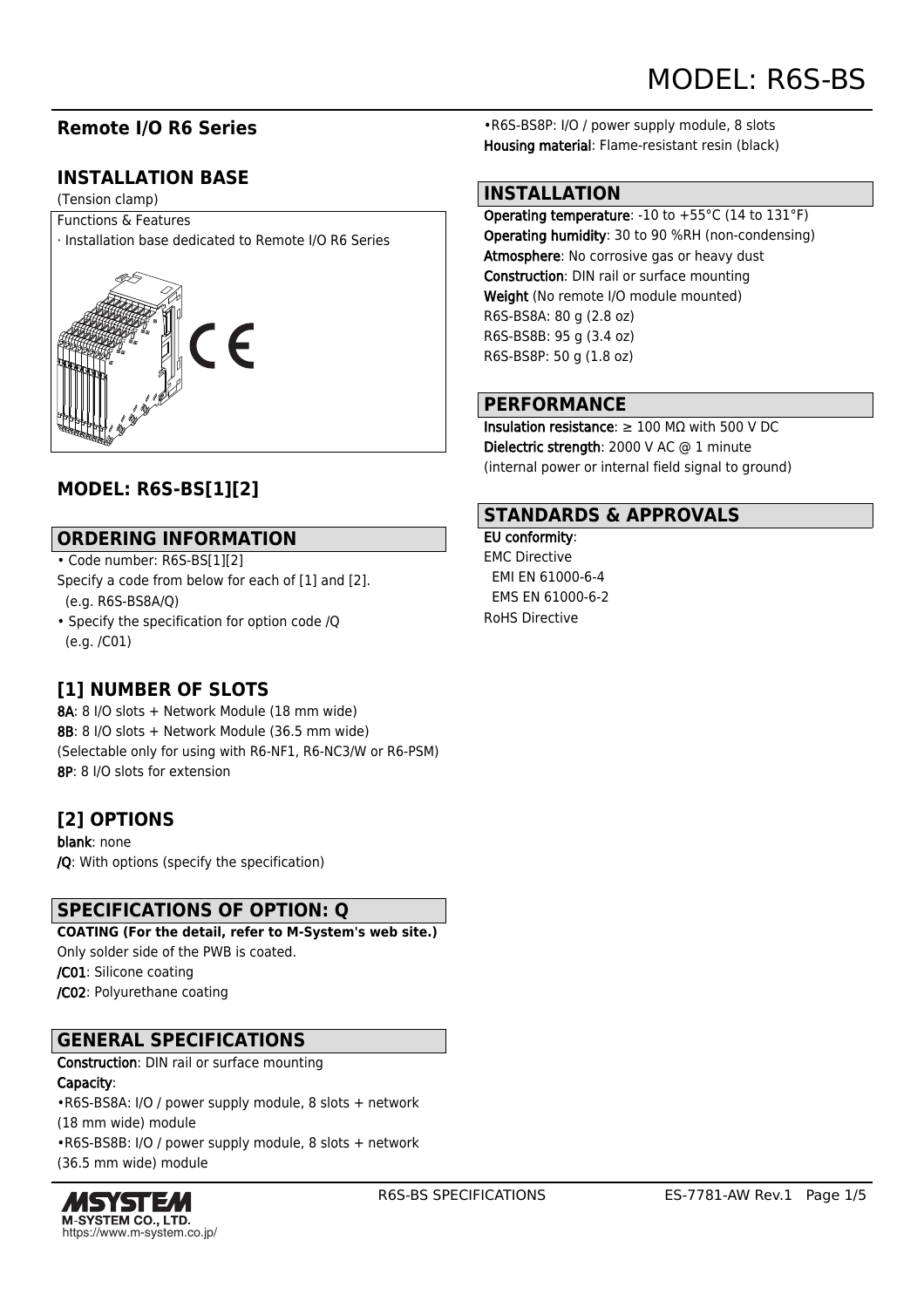#### **EXTERNAL VIEW**

Mount I/O and power supply modules, starting from the left end.

The power supply module could be mounted at any slots, however, installing them at either end is generally recommended.

#### ■ **R6S-BS8A** ■ **R6S-BS8B**

# **• R6-NF1**

#### **• R6-PSM**

#### ■ **R6S-BS8P**









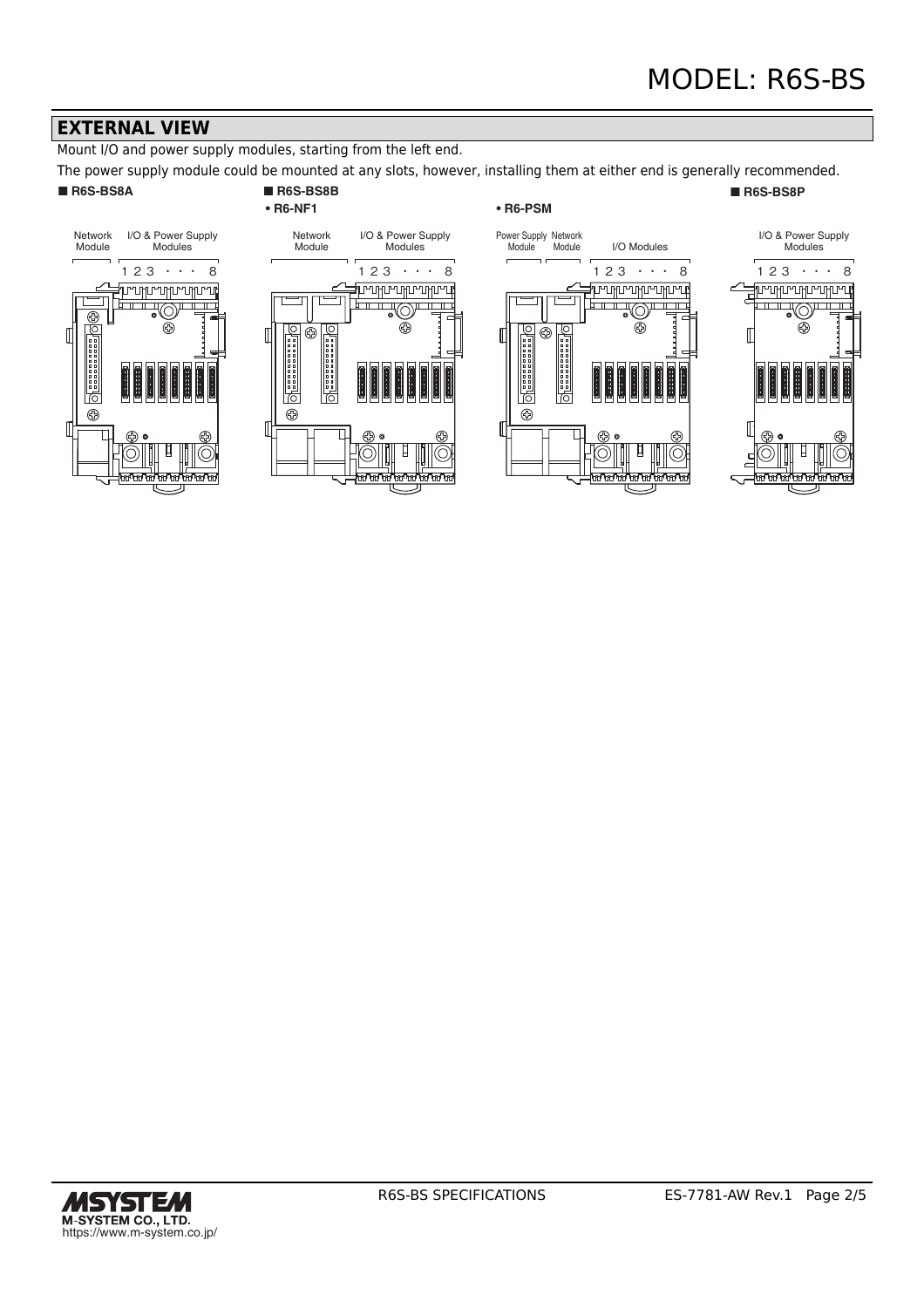#### **EXTERNAL DIMENSIONS unit: mm [inch]**







**• R6S-BS8B** 91 [3.58] 3 [.12] (3 [.12]) 24.4 [.96] 3–4.5 [.18] dia. MTG HOLE 2 [.08] deep <u> มหนามหน้าเกินเวิ</u> 14 [.55]╖ ਿੱπ  $\overline{\mathbf{u}}$ क्स्तातिπ  $^{\circledR}$  $\mathbb{I}$ 70 [2.76] 99 [3.90] **Defined** l'io ⊕ 5 [.20] F 5 [.20] 37 [1.46]

**• R6S-BS8P**



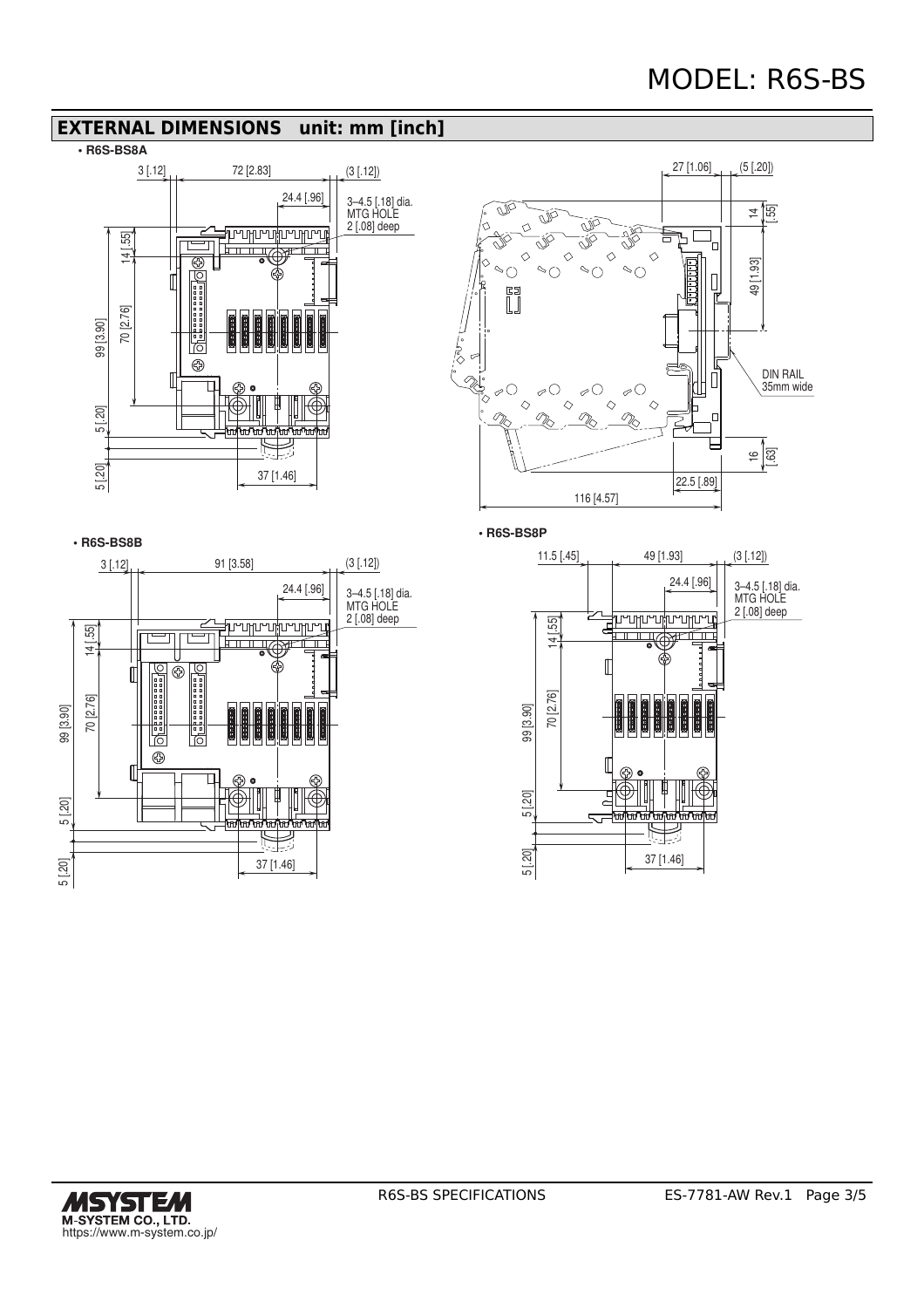# **MOUNTING REQUIREMENTS unit: mm [inch]**

#### **MOUNTING DIRECTION**

The unit must be mounted on a vertical panel. Mounting in any other angle will cause internal temperature to rise, may shorten the product's life expectation or deteriorate its performance.



#### ■ **SURFACE MOUNTING**







• R6S-BS8B





\*Number of bases x 3